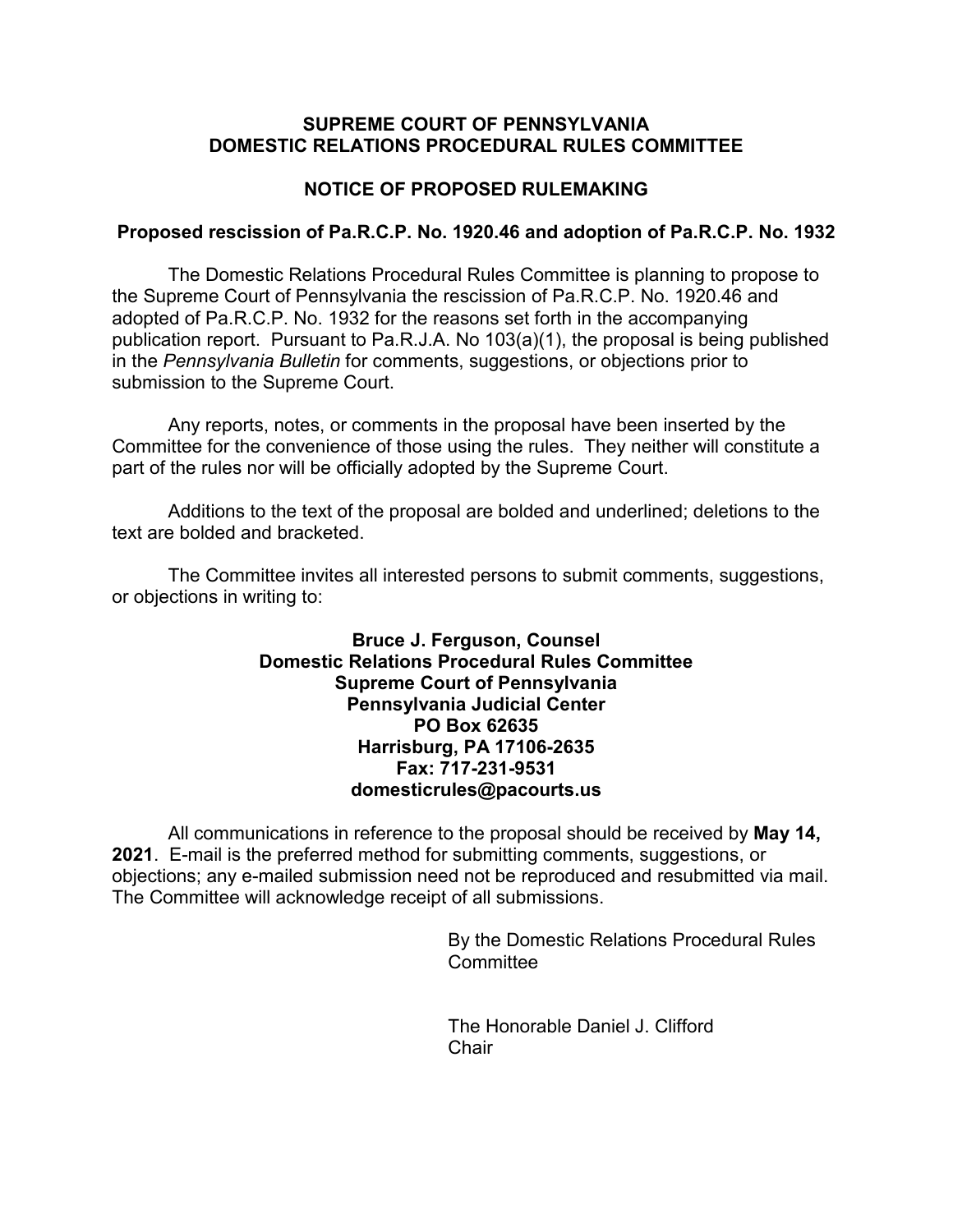## **SUPREME COURT OF PENNSYLVANIA DOMESTIC RELATIONS PROCEDURAL RULES COMMITTEE**

## **RULE PROPOSAL 179**

**Rule 1920.46. [Affidavit of Non-military Service]Rescinded**

**[If the defendant fails to appear in the action, the plainti ff shall file an affidavit regarding military service with the motion for appointment of a master, prior to a trial by the court, or with the plaintiff's affidavit required by Pa.R.C.P. No. 1920.42(b)(1)(ii) and (c)(1)(ii).**

*Note:* **The Servicemembers Civil Relief Act, 50 U.S.C. §§ 3901[-4043,](http://www.westlaw.com/Link/Document/FullText?findType=L&pubNum=1000546&cite=50USCAS4043&originatingDoc=NDF0F29F0888D11E99D47CC25387D878C&refType=LQ&originationContext=document&vr=3.0&rs=cblt1.0&transitionType=DocumentItem&contextData=(sc.Category)) requires that in cases in which the defendant does not make an appearance, the plaintiff must file an affidavit of nonmilitary service before the court may enter judgment. If the defendant is in the military service and an attorney has not entered an appearance on behalf of the defendant, a judgment shall not be entered until the court appoints an attorney to represent the defendant and protect his or her interest.**

**Actions for divorce under Section 3301(c)(2) and (d)(1)(i) of the Divorce Code are governed by Pa.R.C.P. No. 1920.42(b) and (c), respectively.**

### **EXPLANATORY COMMENT—2003**

**35 P.S. § 450.602 previously required a certificate of each divorce or annulment decreed in the Commonwealth to be transmitted to the Vital Statistics Division of the Commonwealth of Pennsylvania Department of Health. The statute was amended October 30, 2001, P.L. 826, No. 82, § 1, effective in 60 days, to require that the prothonotary submit a monthly statistical summary of divorces and annulments, rather than individual forms for each decree. Thus, subdivision (a) of Rule 1920.46, requiring the filing of the vital statistics form, is no longer necessary. Former subdivision (b) now comprise the entirety of the rule and the title has been amended to reflect that the rule applies only to the affidavit regarding military service.]**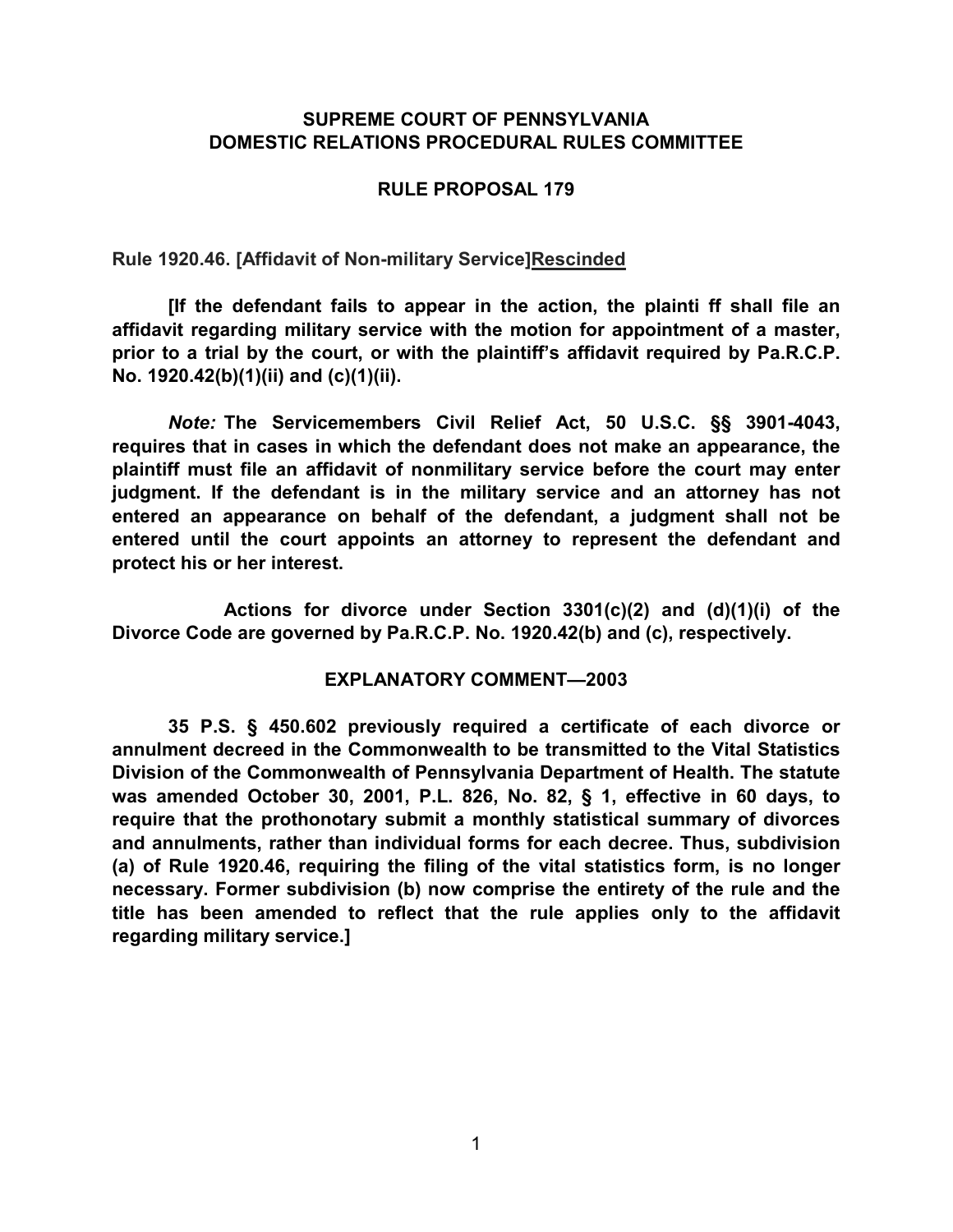### **\* \* \* This is an entirely new rule \* \* \***

# **Rule 1932. Servicemembers Civil Relief Act**

(a) In a domestic relations action in which a party fails to appear after proper service and notice to appear, the party initiating the action shall conduct an investigation into the nonappearing party's military service status as set forth in subdivision (d).

*Note: See* Servicemembers Civil Relief Act, 50 U.S.C. § 3911, for the definition of military service.

(b) For purposes of this rule, the term "fails to appear" shall have the following meanings in the indicated actions.

- (1) *Support.* When a party or an attorney on the party's behalf does not attend an office conference as set forth in Pa.R.C.P. No. 1910.11 or 1910.12.
- (2) *Custody.*
	- (i) *Initial Proceeding or Modification.* When a party or an attorney on the party's behalf does not attend an office conference as set forth in Pa.R.C.P. No. 1915.4-2 or nonrecord proceeding as set forth in Pa.R.C.P. No. 1915.4-3; or
	- (ii) *Relocation.* When a party proposes a relocation as set forth in Pa.R.C.P. No. 1915.17 and after service of the Notice of Proposed Relocation, the non-relocating party does not return or file the counter-affidavit within the specified time.
- (3) *Divorce or Annulment.*
	- (i) *Sections 3301(a) or (b) or Section 3303.* When a party or an attorney on the party's behalf does not attend a judicial or divorce hearing officer's conference or conciliation; or
	- (ii) *Sections 3301(c)(2) or (d).* When a party does not file a counter-affidavit within the specified time after service of the affidavit required by Pa.R.C.P. No. 1920.42(b)(1)(ii) or  $(c)(1)(ii)$ .
- (4) *Paternity*.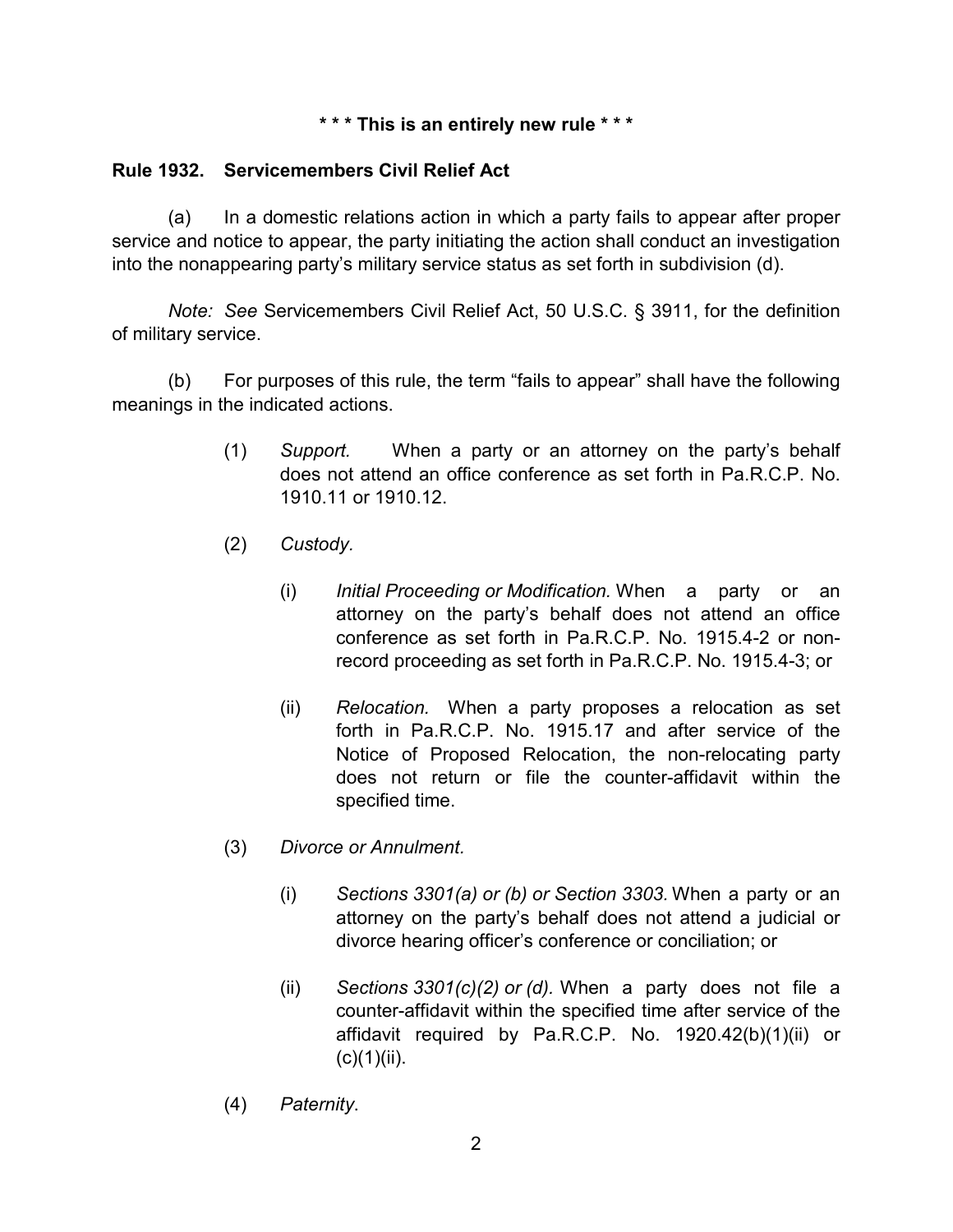- (1) *Civil Action*. When a putative father initiates a civil action to establish paternity and requests genetic testing pursuant to Pa.R.C.P. No. 1930.6, the mother or an attorney on the mother's behalf does not attend the hearing as provided in Pa.R.C.P. No. 1930.6(d).
- (2) *Support or Custody Action*.When a paternity issue is raised in a support or custody action, a party or an attorney on the party's behalf does not attend the proceeding as provided in subdivision (b)(1) or (b)(2)(i), respectively.
- (c) *Pending Actions.*
	- (1) In an action pending before the court, a party shall complete and file the affidavit when:
		- (i) a party knows or is uncertain whether a nonappearing party is on active duty military service; and
		- (ii) the party is requesting relief from the court, including but not limited to contempt proceedings and requests for special or emergency relief, which will adversely affect another party's civil rights who may be on active duty military service; or
		- (iii) directed by the court.
	- (2) Due to the ongoing nature of domestic relations actions, a party may have to conduct more than one investigation into another party's military service status during the action.

(d) *Investigating and Determining Military Service Status.* When a party is required to file an affidavit regarding another party's military status, the party shall:

- (1) obtain the non-appearing party's Status Report Pursuant to Servicemembers Civil Relief Act from the U.S. Department of Defense Servicemembers Civil Relief Act website at https://scra.dmdc.osd.mil/;
- (2) attach the Status Report Pursuant to Servicemembers Civil Relief Act to the affidavit; and
- (3) complete the affidavit and include additional facts that may assist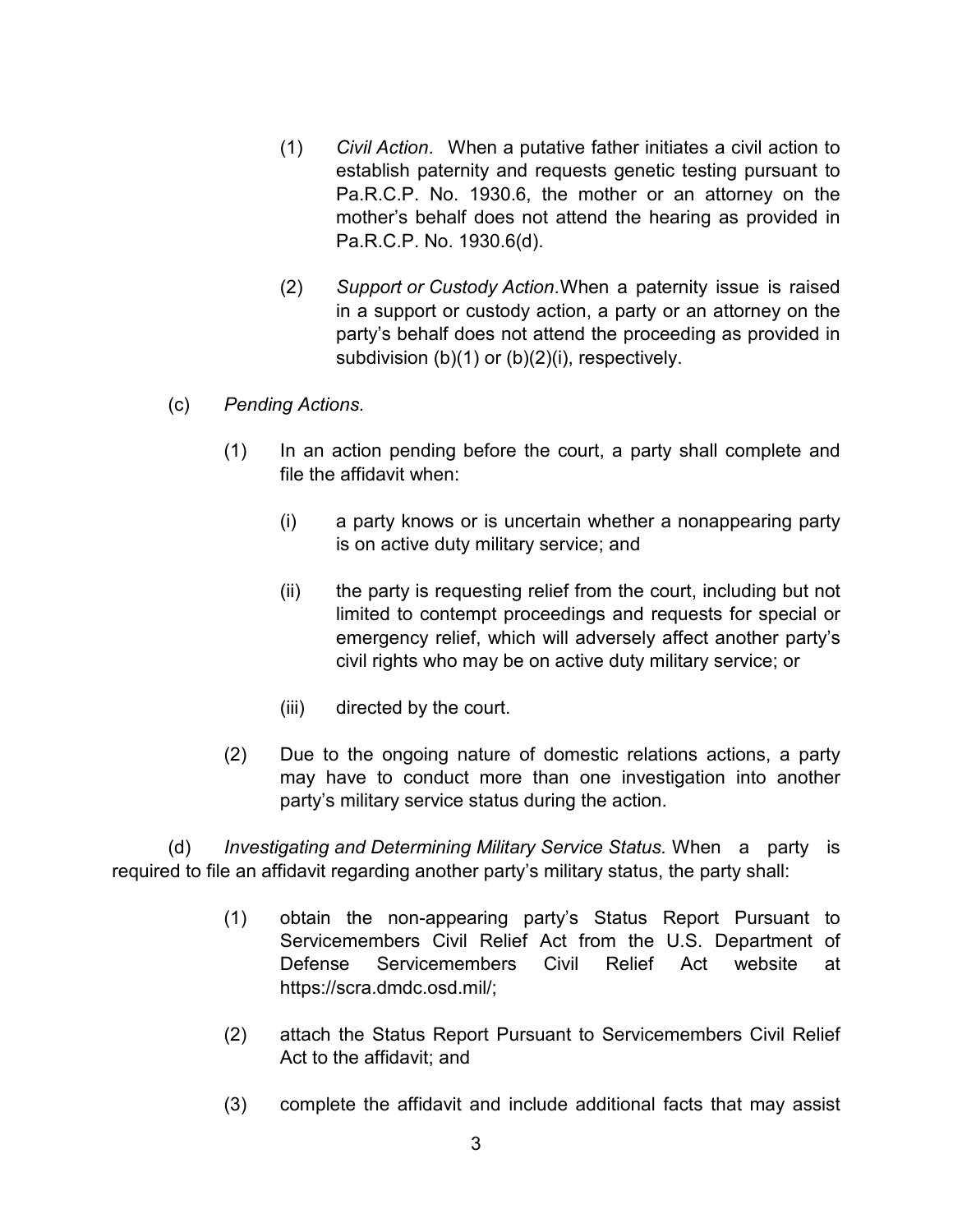the court in determining the other party's military service status.

*Note:* The Servicemembers Civil Relief Act Affidavit is available at http://www.pacourts.us.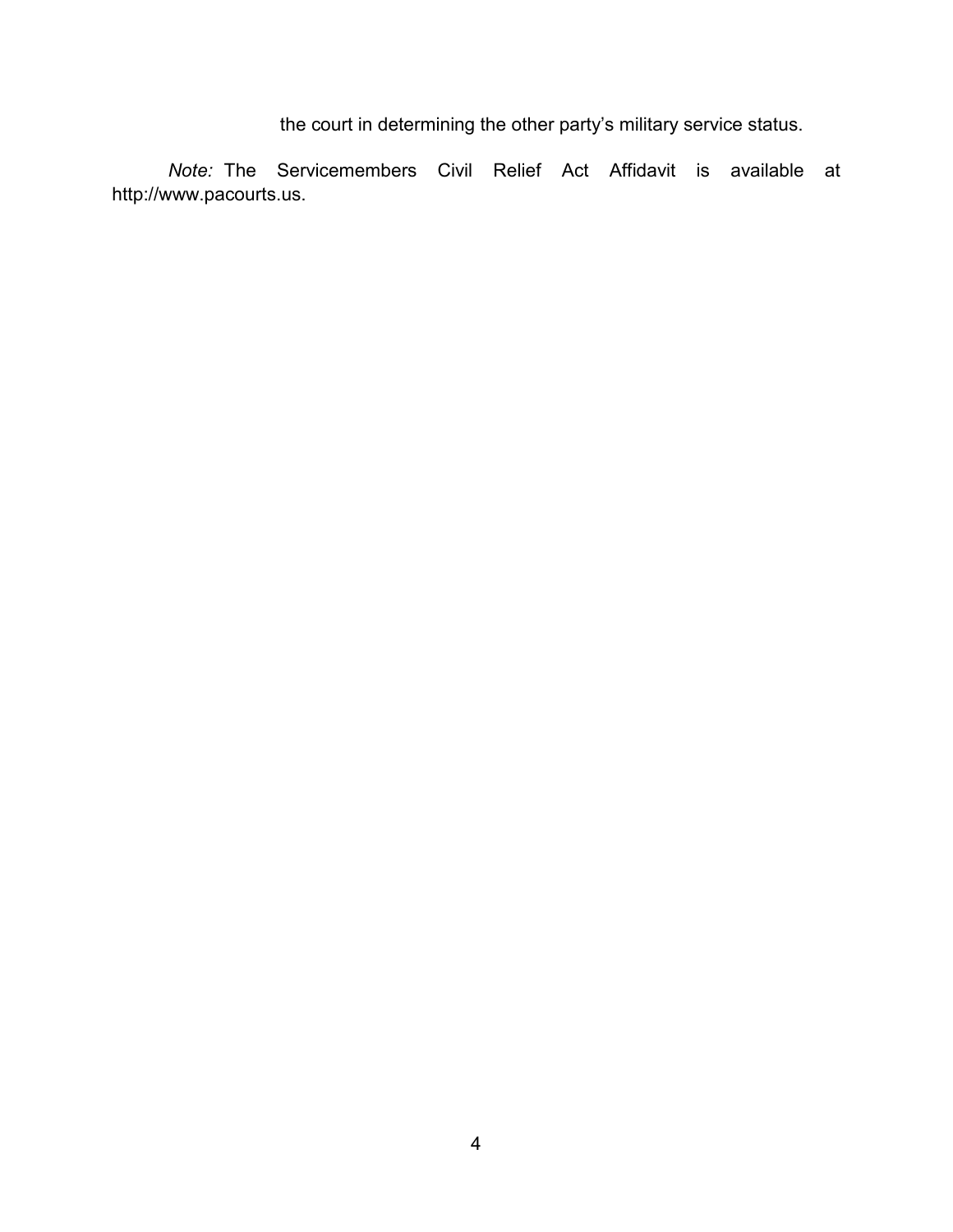#### **Comment — 2021**

The Servicemembers Civil Relief Act, 50 U.S.C. §§ 3901 *et seq.*, requires that in cases in which a party does not make an appearance, the moving party is required to file an affidavit of the nonappearing party's military service status before the court may enter judgment or an order that may adversely affect the putative Servicemember's civil rights during military service. If the party is in the military service and an attorney has not entered an appearance on behalf of the party or the party has not otherwise appeared in the action, the court shall not enter a judgment or an order against a nonappearing party until the court appoints an attorney to represent the party to protect the putative servicemember's interest.

Unlike other civil actions, domestic relations actions do not require a party to answer pleadings in most circumstances so knowing when a party has failed to appear in the action, which would trigger the affidavit filing requirement for the nonappearing party's military service status, is not as clear as in other civil actions and also varies based on the type of domestic relations action. The rule provides a clear triggering event in each action for the party to prepare and file the affidavit.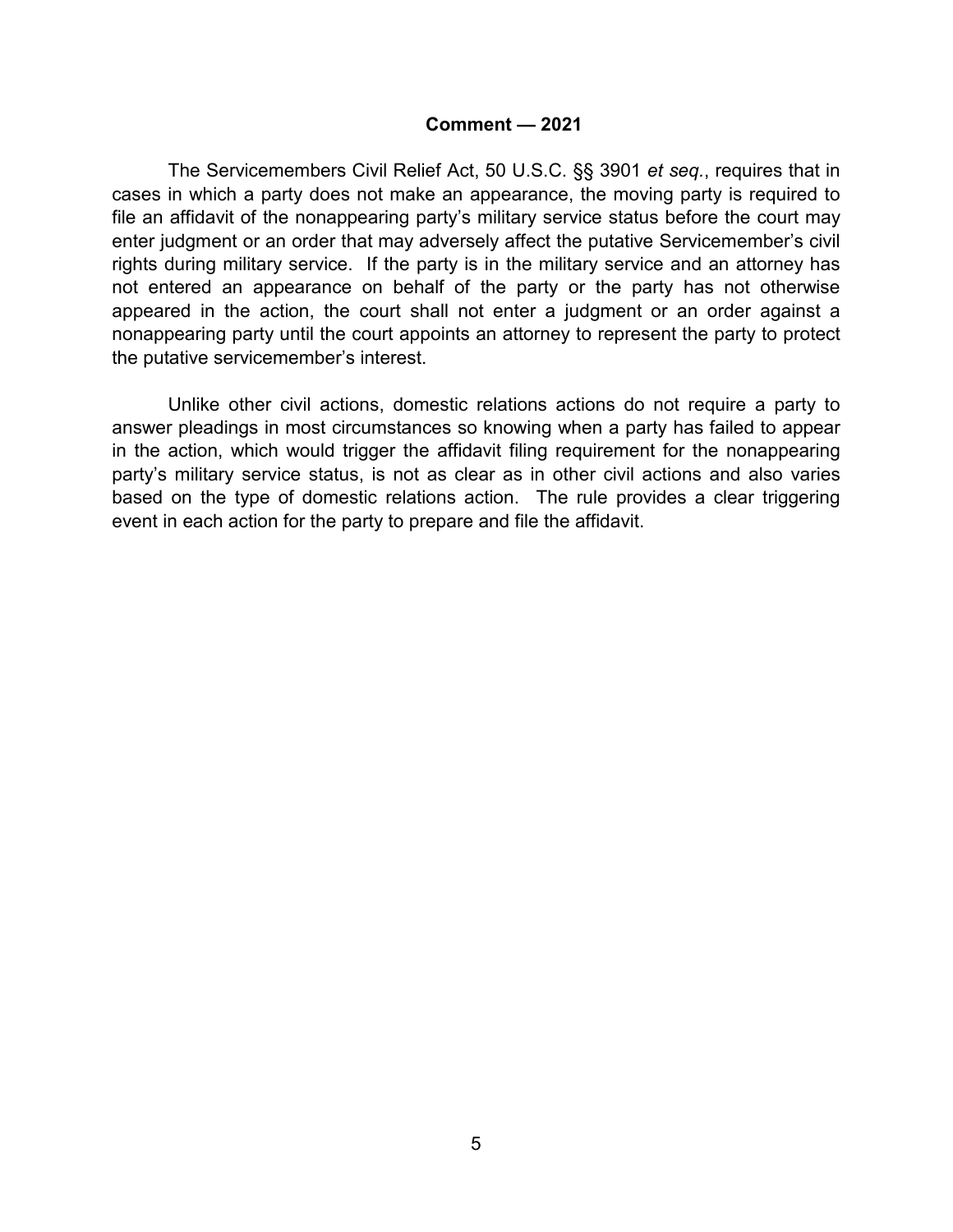#### **SUPREME COURT OF PENNSYLVANIA DOMESTIC RELATIONS PROCEDURAL RULES COMMITTEE**

#### **PUBLICATION REPORT**

#### **RULE PROPOSAL 179**

The Domestic Relations Procedural Rules Committee (Committee) is proposing rescinding Pa.R.C.P. No. 1920.46 and adopting Pa.R.C.P. No. 1932. The proposed new rule addresses the Servicemembers' Civil Relief Act (SCRA), 50 USC §§ 3901, *et seq*. Also, the Civil Procedural Rules Committee is publishing a companion rule proposal to address the SCRA in other civil actions. In addition to SCRA procedures, an affidavit indicating the nonappearing party's military status applicable to all procedural rules is proposed for use in all bodies of rules and will be included on the Unified Judicial Systems (UJS) forms webpage at http://www.pacourts.us.

Currently, the domestic relations rules address the SCRA in divorce actions only under Pa.R.C.P. No. 1920.46 - Affidavit of Non-Military Service. However, the SCRA applies to all civil actions, which would include divorce, custody, and support. The SCRA requires that in cases in which a party does not make an appearance, the plaintiff is required to investigate the nonappearing party's military service status and file an affidavit of that party's military status before the court may enter judgment or an order that may adversely affect the putative Servicemember's civil rights during military service. If the party is in the military service and an attorney has not entered an appearance on behalf of the party or the party has not otherwise appeared in the action, the court cannot enter a judgment or an order against the nonappearing party until the court appoints an attorney to represent the party to protect the putative Servicemember's interest.

Inherently and unlike most civil actions (*e.g.*, landlord/tenant, contract actions), domestic relations actions, such as child custody and support, are ongoing with future modification proceedings that may span years. Generally, the SCRA requires that the plaintiff must file an affidavit when the defendant fails to appear and the plaintiff is requesting relief from the court (often a default judgment); however, the domestic relation rules do not require a party to answer pleadings in most circumstances and do not permit default judgments so knowing when a party has failed to appear in the action, which would trigger the nonappearing party's military service affidavit filing requirement, is not as clear as in other civil actions. Moreover, the type of domestic relations action could impact the timing of when a party has failed to appear. The proposed rule provides a clear triggering event in each domestic relations action for the moving party to prepare and file the affidavit.